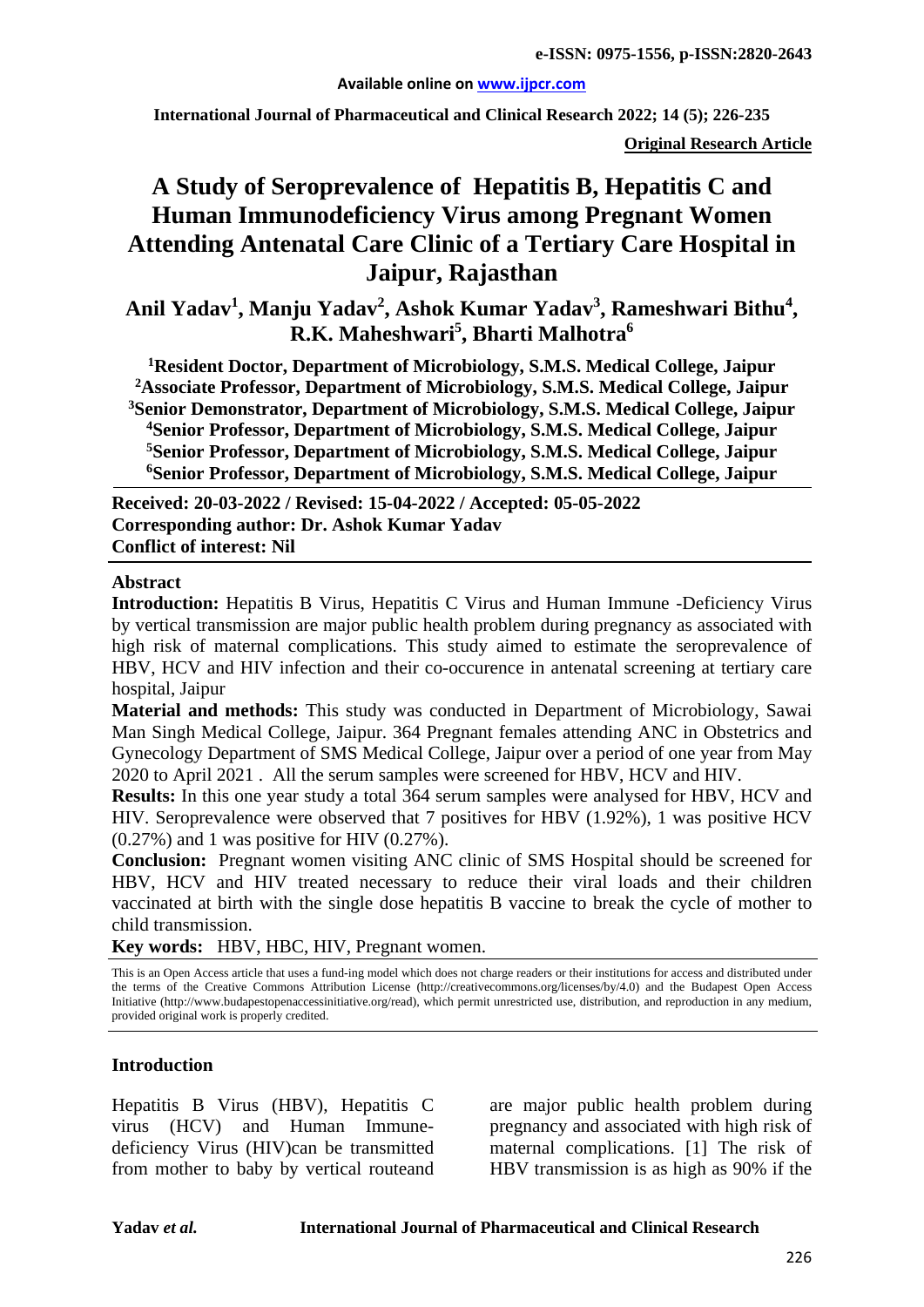mother is positive for the Hepatitis B envelope Antigen (HBeAg) but is between 10 to 20% if negative. [2] Transmission of Hepatitis C virus (HCV) during the perinatal period can also occur but is generally much lower. [3]

Testing for hepatitis B surface antigen  $(HBsAg)$  and human immune-deficiency virus (HIV) in pregnancy and labour is medically indicated. The significance of HBV infection during pregnancy derives through its potential to be transmitted vertically. Ten percent of infants born to women with acute HBV infection during the first trimester of pregnancy are HBsAg-positive at birth and 80 to90% of neonates become HBsAg-positive without prophylactic therapy if acute maternal infection develops during the third trimester of pregnancy. [4]

There is very few information available about hepatitis C virus (HCV) infection in pregnant women in India. The seroprevalence of anti-HCV antibody in the healthy general population of India was found to be 1-1.5%. [5]

HIV infection can be transmitted from an infected mother to her foetus during pregnancy, during delivery or by breastfeeding. This is a highly potent form of HIV transmission in developing countries, where the proportion of infected women to infected men is 1:1. People at high risk for HIV are also likely to be at risk for HBV or HCV enabling coinfection with these viruses. [6] Coinfections of HBV and HCV in HIV positive patients are associated with reduced survival and an increased risk of progression to severe liver diseases. [7] World Health Organization (WHO) has called for integrated and standardized prevention of mother-to-child transmission (PMTCT) for HIV, syphilis and HBV. [8]

# **Aim and Objectives:**

1. To screen antenatal cases of Hepatitis B virus, Hepatitis C virus and Human Immune Deficiency virus at tertiary care hospital, Jaipur.

2. To estimate the seroprevalence of HBV. HBC and HIV infection in antenatal screening.

3. To screen co-occurrence of various infections includes HBV, HBC and HIV in antenatal cases.

# **Material and Methods**:

This was a cross sectional observational study, conducted over a period of one year from May 2020 to April 2021 in department of microbiology of SMS Medical college, Jaipur. The study was conducted on 364 pregnant females of any trimester attending Anti-natal clinic in Obstetrics and Gynecology Department of SMS Medical College, Jaipur. At the time of enrollment, informed consent was obtained from participants and a pre tested semi-structured proforma was filled, which consisted of socio-demographic characteristics and personal details. Antinatal women who previously recorded to be reactive for HBV or HCV or HIV infections excluded from the study.The study was approved from Institute Ethics Committee (IEC) of SMS Medical College, Jaipur. All the participants were included only after taking written informed consent from them.

# **Sample Collection & Processing**.

3-5 ml of venous blood sample of pregnant females collected in plain vial with aseptic precautions. The blood was allowed to clot. Serum was separated by centrifugation at 3000 rpm for 10 minutes. Serum samples were stored in small screw capped plain vials at 2 to 8 degrees Centigrade until processed.

# **Method of testing:**

- i) Test for Hepatitis B surface antigen by Rapid test & ELISA.( Meriscreen HBsAg and HEPALISA ULTRA)
- ii) Test for antibody against HCV by Rapid test (HCV TRI DOT)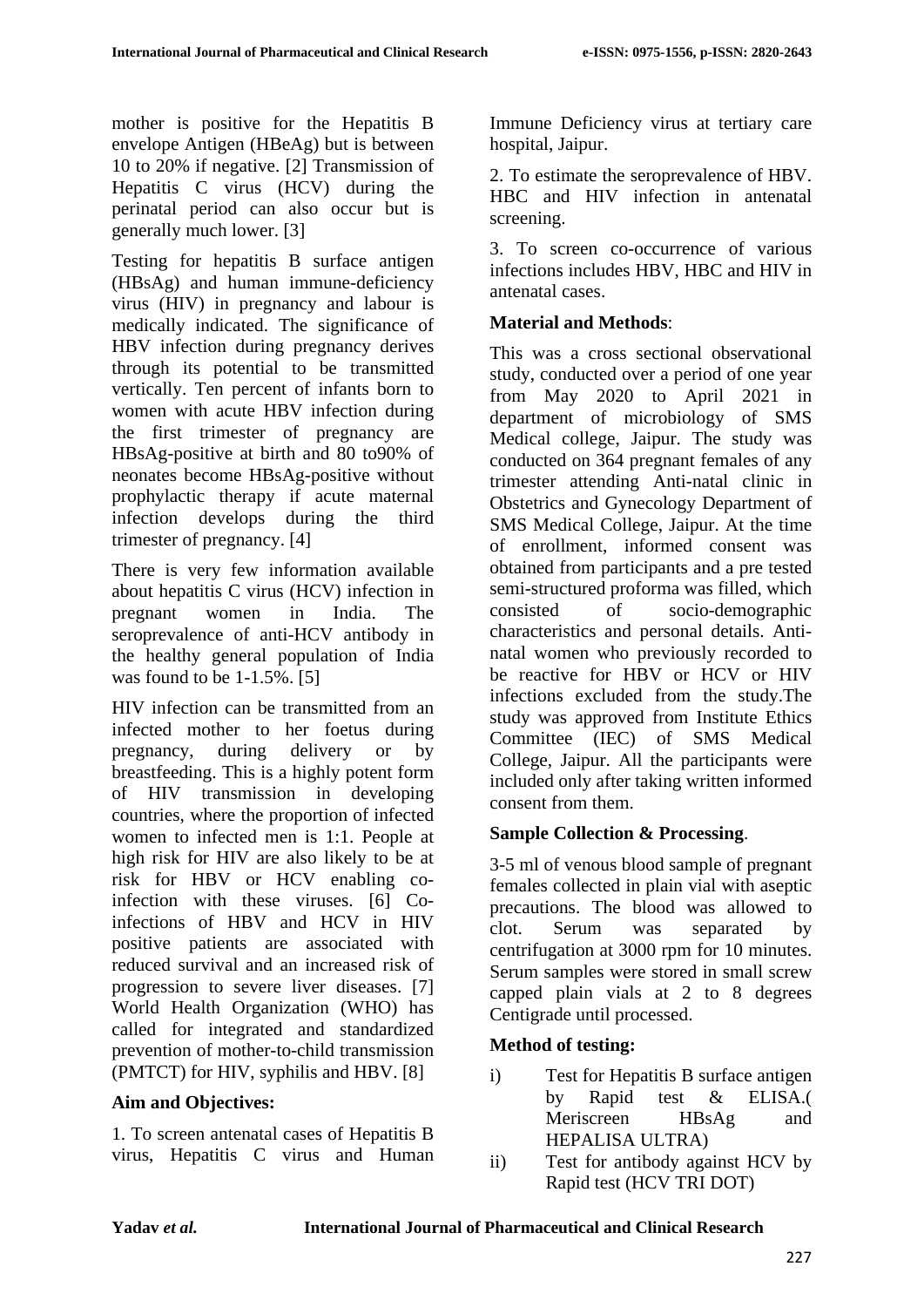iii) Test for antibody against HIV as per the NACO guidelines. (TRUST LINE ,COMBAIDS and<br>TREDROTM HIV 1 -2 TREDROTM HIV 1 -2 ANTIBODY)

All the tests were performed in accordance with manufactures instructions. Interpretations of tests were done according to kit insert.

### **Statistical analysis**

Data was entered in Ms-Excel and analyzed using statistical package for the social sciences (SPSS) version 20.0. The qualitative data were expressed in proportion and percentages and the quantitative data expressed as mean and standard deviations. The difference in proportion was analyzed by using chi square test. Significance level for test was determined as  $95\%$  (P< 0.05).

## **Results:**

| Socio Demographic profile      |                        |                 |                       |                       |                       |         |
|--------------------------------|------------------------|-----------------|-----------------------|-----------------------|-----------------------|---------|
|                                |                        | <b>Total, N</b> | <b>HBV</b><br>$N(\%)$ | <b>HCV</b><br>$N(\%)$ | <b>HIV</b><br>$N(\%)$ | p value |
|                                | 18-25                  | 132             | 3(2.27)               | 0(0)                  | 0(0)                  | >0.05   |
| Age (in years)                 | $26 - 30$              | 160             | 2(1.25)               | 1(0.62)               | 1(0.62)               |         |
|                                | $>30$                  | 72              | 2(2.78)               | 0(0)                  | 0(0)                  |         |
| Locality                       | Rural                  | 195             | 2(1.03)               | 1(0.51)               | 1(0.51)               | >0.05   |
|                                | Urban                  | 169             | 5(2.96)               | 0(0)                  | 0(0)                  |         |
| Religion                       | Hindu                  | 308             | 6(1.95)               | 1(0.32)               | 1(0.32)               | >0.05   |
|                                | Muslim                 | 56              | 1(1.79)               | $\theta$              | $\theta$              |         |
|                                | Lower                  | 183             | 2(1.09)               | 0(0)                  | 1(0.55)               | >0.05   |
| Socioeconomic<br><b>Status</b> | Middle                 | 166             | 5(3.01)               | 1(0.60)               | 0(0)                  |         |
|                                | High                   | 15              | 0(0)                  | 0(0)                  | 0(0)                  |         |
|                                | House wife             | 302             | 6(1.99)               | 1(0.33)               | 1(0.33)               | >0.05   |
| Occupations                    | Service class          | 18              | 0(0)                  | 0(0)                  | 0(0)                  |         |
|                                | Laborer                | 40              | 1(2.5)                | 0(0)                  | 0(0)                  |         |
|                                | Student                | 04              | 0(0)                  | 0(0)                  | 0(0)                  |         |
| Monthly                        | $0 - 3000$             | 305             | 6(1.97)               | 1(0.33)               | 1(0.33)               | >0.05   |
| income(In                      | 3001-10,000            | 34              | 0(0)                  | 0(0)                  | 0(0)                  |         |
| rupees)                        | >10,000                | 25              | 1(4)                  | 0(0)                  | 0(0)                  |         |
| Education<br>level             | Illiterate             | 105             | 1(0.95)               | 0(0)                  | 0(0)                  | >0.05   |
|                                | Primary                | 77              | 1(0.95)               | 1(1.30)               | 0(0)                  |         |
|                                | Secondary              | 114             | 3(2.63)               | 0(0)                  | 1(0.88)               |         |
|                                | Higher sec or<br>above | 68              | 2(2.94)               | 0(0)                  | 0(0)                  |         |
| Family<br>size                 | $2 - 3$                | 51              | 2(3.92)               | 1(1.96)               | 0(0)                  | >0.05   |
| (Number<br>of                  | $4 - 5$                | 187             | 3(1.60)               | 0(0)                  | 1(0.53)               |         |
| Family<br>Member)              | >5                     | 129             | 2(1.55)               | 0(0)                  | 0(0)                  |         |

**Table 1: Socio-demographic profile of pregnant females**

A total number of 364 pregnant women visiting ANC at Sawai Man Singh Medical College and Attached group of Hospitals, Jaipur, were included in study. Out of total 364 females 7 females (1,92%) were tested positive for HBV, 1 female (0.27%) tested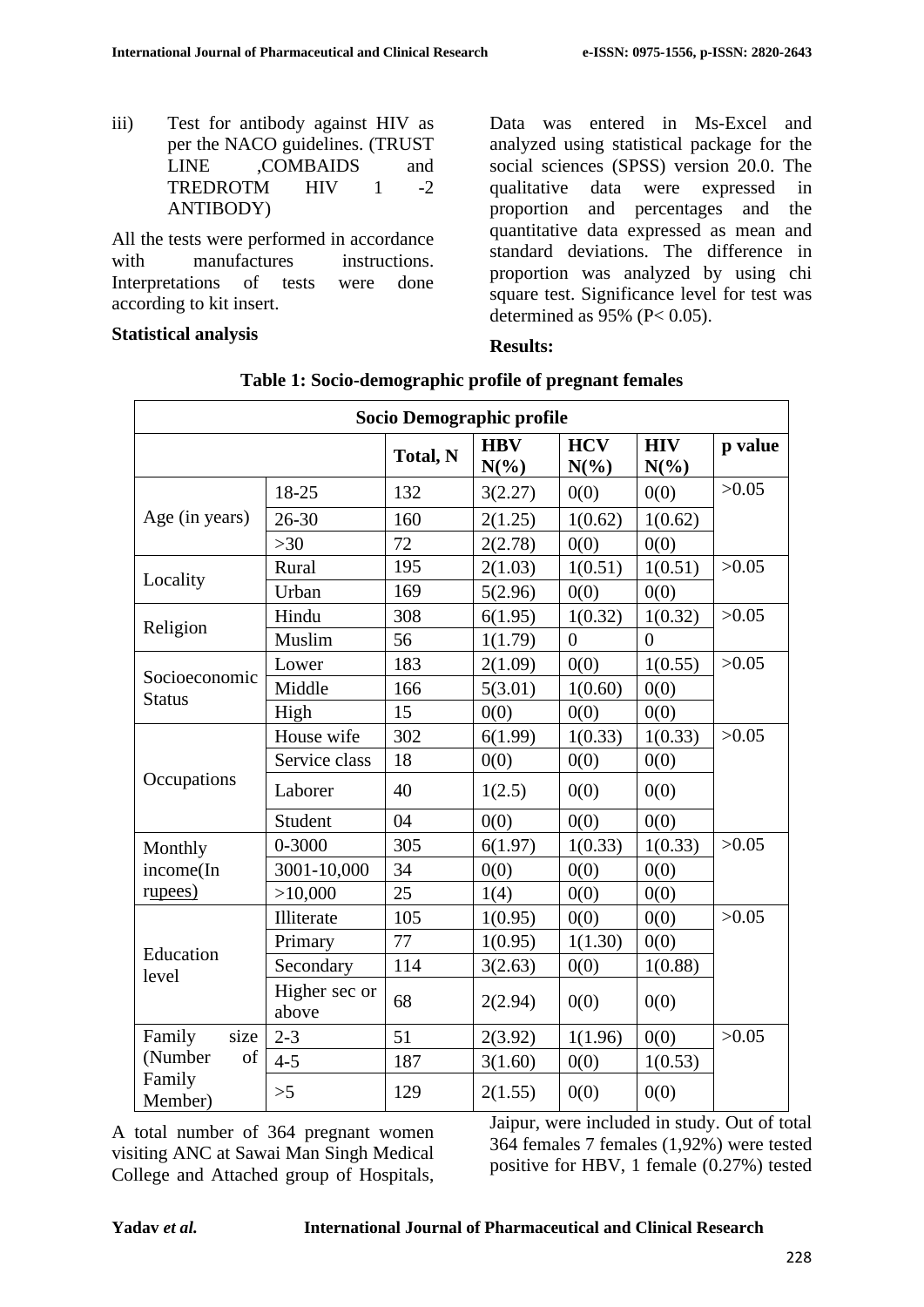positive for HCV and 1 female (0.27%) tested positive for HIV.

In present study it was observed that majority of pregnant females screened for these infections belonged to age group 26- 30 years. Only single female found positive for HIV was of 28-year age and female positive for HCV was of 29 year of age. HBV was positive in 3 females of 18- 25 years age group, other 2 were of 26-30 years and rest 2 female were >30 years of

age. Majority of females were below 30 years. Coinfection of HBV, HCV, and HIV was not reported in our study. In our study majority, 308(84.61%), of females were of Hindu religion and there was no statistically significant difference in the number of HBV, HCV or HIV positive female between Hindu and other religion  $(p>0.05)$ .

| <b>Antenatal profile</b>    |                 |                |                       |                                  |                       |         |  |
|-----------------------------|-----------------|----------------|-----------------------|----------------------------------|-----------------------|---------|--|
|                             |                 | Total,<br>N    | <b>HBV</b><br>$N(\%)$ | <b>HCV</b><br>$N\left(\%\right)$ | <b>HIV</b><br>$N(\%)$ | p value |  |
| <b>Trimester</b>            | $1st$ trimester | 80             | 2(2.5)                | 0(0)                             | 0(0)                  |         |  |
|                             | $2nd$ trimester | 96             | 1(1.04)               | 0(0)                             | 1(1.04)               | >0.05   |  |
|                             | $3rd$ trimester | 188            | 4(2.12)               | 1(0.53)                          | 0(0)                  |         |  |
| Gravida (G)                 | G <sub>1</sub>  |                | 3(2.32)               | 0(0)                             | 0(0)                  | >0.05   |  |
|                             | G <sub>2</sub>  |                | 4(2.30)               | 1(0.57)                          | 0(0)                  |         |  |
|                             | $\geq$ G3       |                | 0(0)                  | 0(0)                             | 1(1.64)               |         |  |
| <b>Parity</b>               | Nulliparity     | 121            | 3(2.48)               | 0(0)                             | 0(0)                  |         |  |
|                             | Uniparity       | 184            | 4(2.17)               | 1(0.54)                          | 0(0)                  |         |  |
|                             | Multiparity     | 59             | 0(0)                  | 0(0)                             | 1(1.69)               | >0.05   |  |
| Haemoglobin<br>level (g/dl) | $0 - 7$         | $\overline{0}$ | 0(0)                  | 0(0)                             | 0(0)                  | >0.05   |  |
|                             | $7 - 10$        | 133            | 1(0.75)               | 1(0.75)                          | 0(0)                  |         |  |
|                             | >10             | 231            | 6(2.60)               | 0(0)                             | 1(0.43)               |         |  |

|  | Table 2: Antenatal profile of pregnant females |  |
|--|------------------------------------------------|--|
|  |                                                |  |

In our study majority of females were multigravida 64.55% and 35.43% females were primigravida. The mean hemoglobin of these females was 11.05±1.52 gm/dl.In our study majority of females

188(51.64%) came in 3rd trimester, followed by  $96(26.37%)$  in  $2<sup>nd</sup>$  trimester and rest  $80(21.97%)$  came during  $1<sup>st</sup>$ trimester.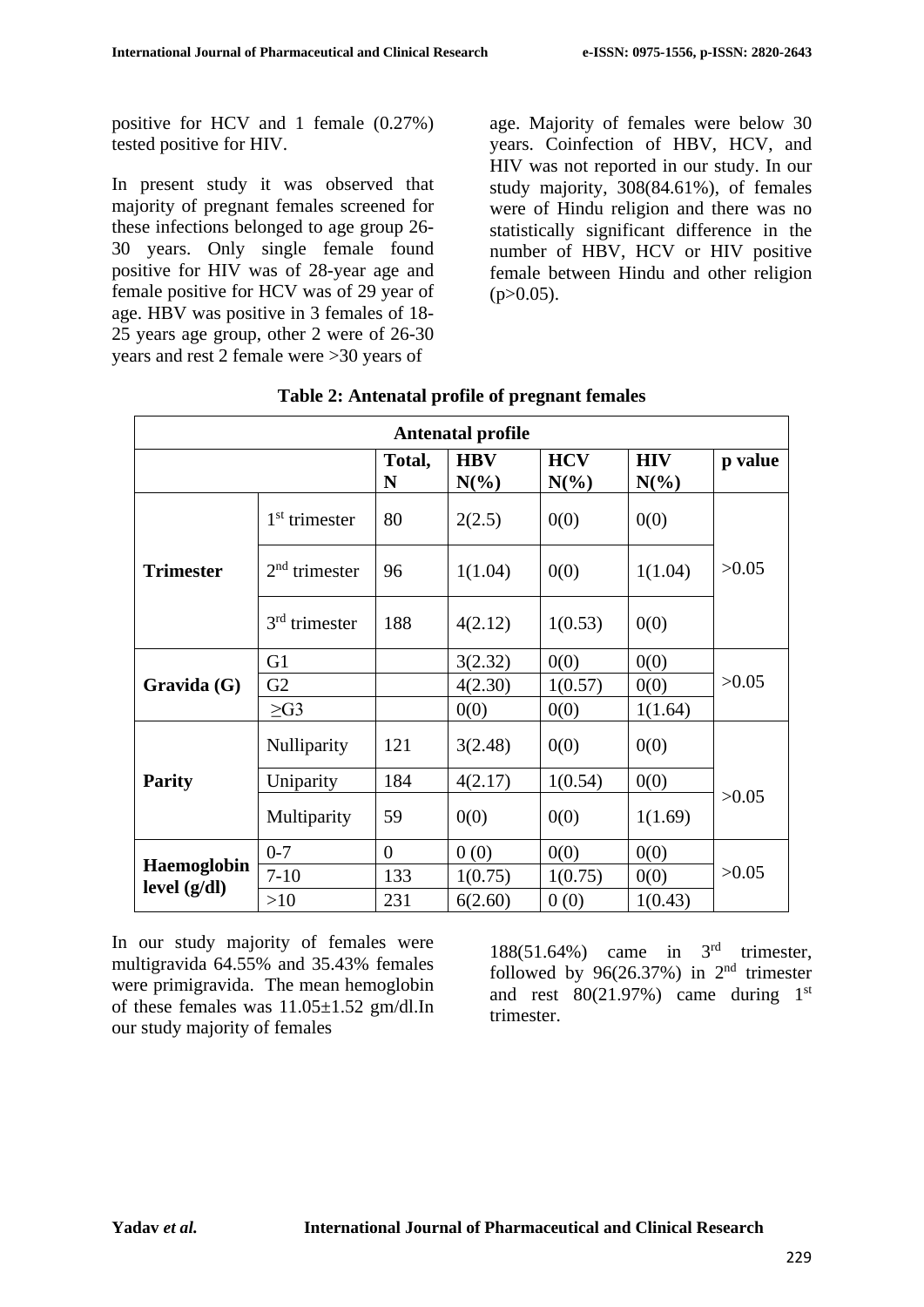

**Figure 1: Seroprevalence of HBV, HCV & HIV among antenatal women according to** 



**Figure 2: Seroprevalence of HBV, HCV & HIV among antenatal women in various religions.**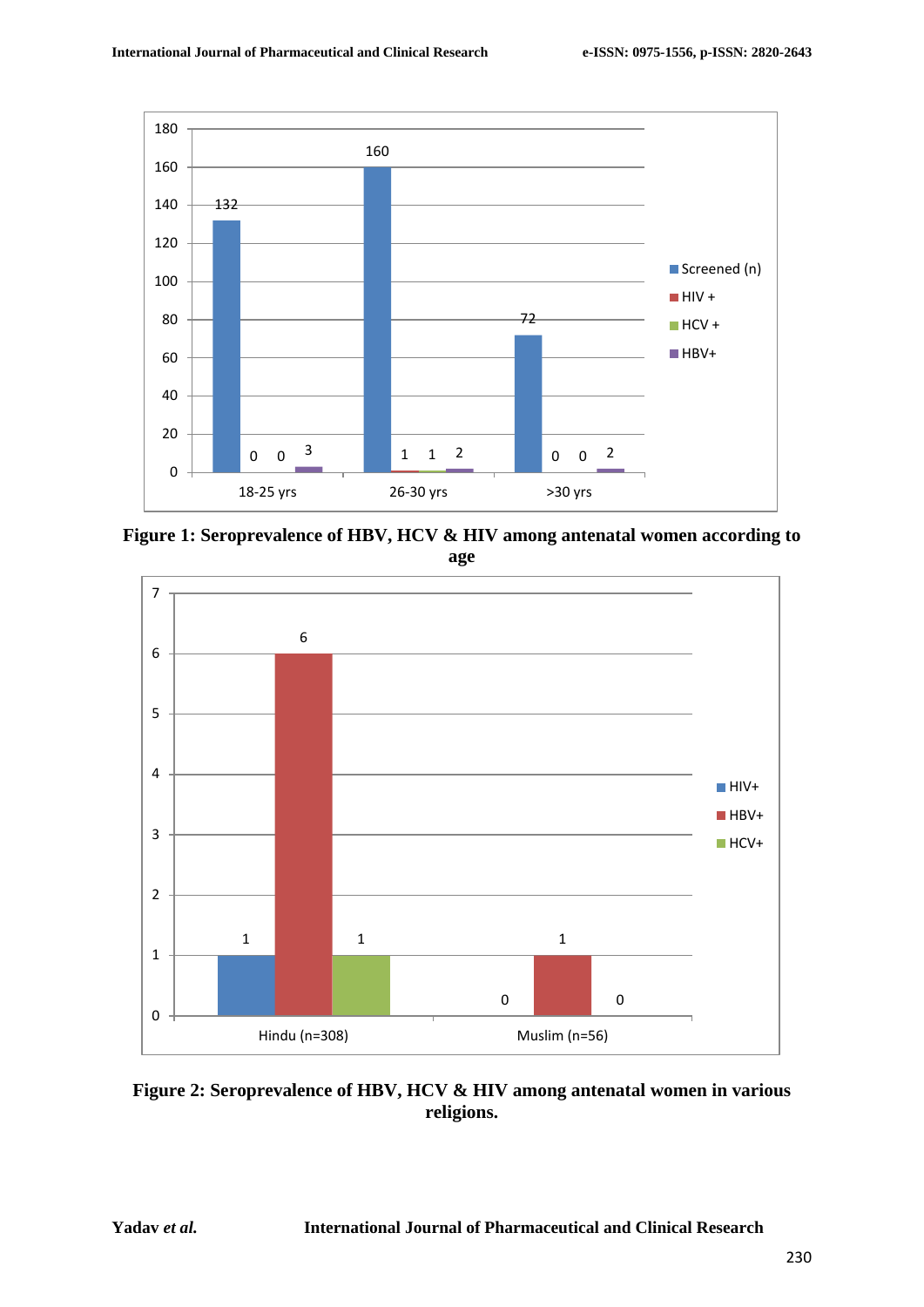

**Figure 3: Seroprevalence of HBV, HCV and HIV among antenatal women according to socioeconomic status**



**Figure 4: Seroprevalence of HBV, HCV &HIV among antenatal women according to education level**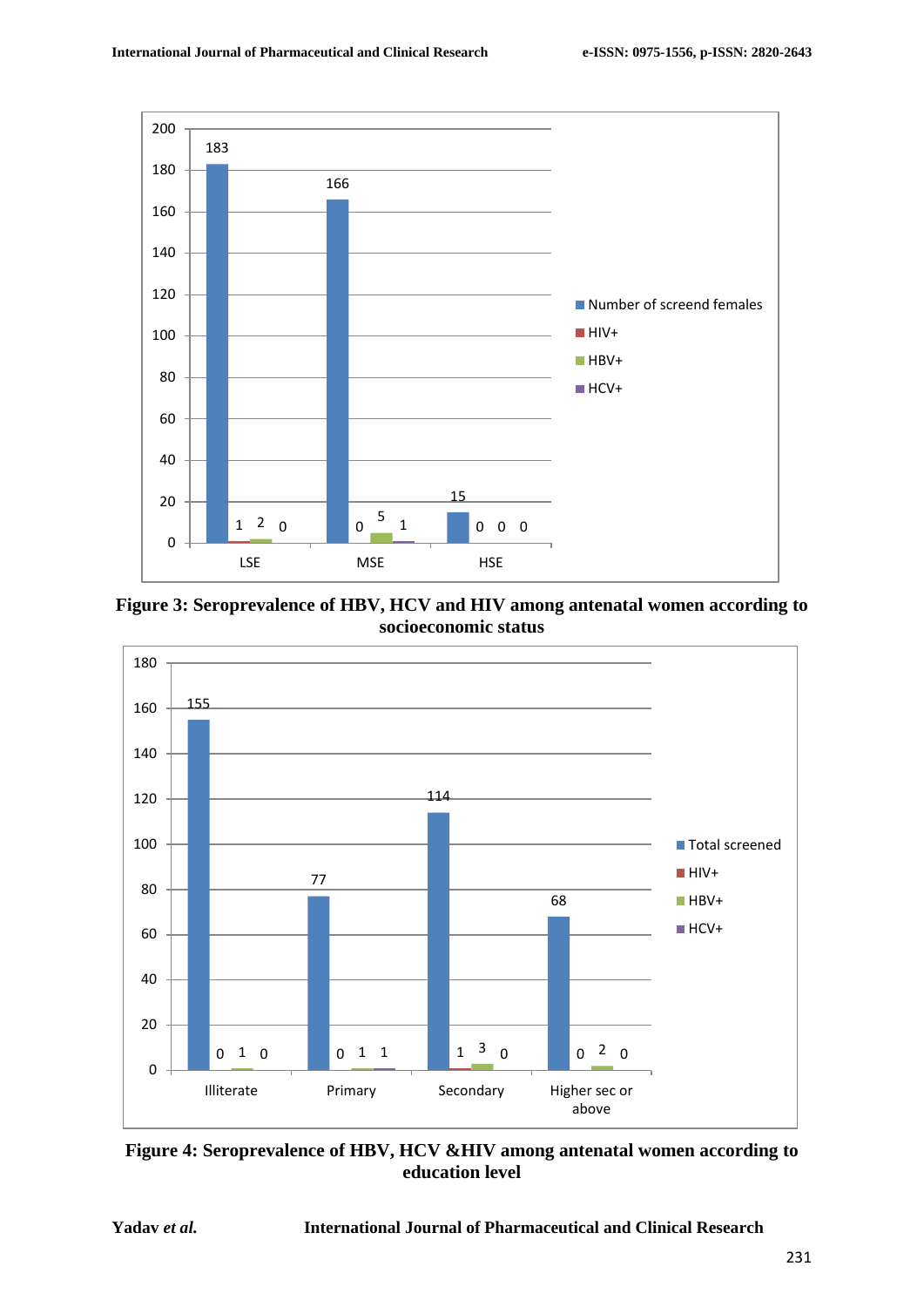

**Figure 5: Seroprevalence of HBV, HCV & HIV among antenatal women according to gestational stage**

### **Discussion**

In this study the prevalence of HBV was 1.92%, HCV was 0.27% and HIV was 0.27%. Bafa TA et al [19] found seroprevalence of hepatitis B, hepatitis C and HIV infections as 4.5%, 1.8% and 2.7% respectively. Kabinda JM et al [9] enrolled a total of 581 pregnant women and found seroprevalence of hepatitis B, hepatitis C and HIV infections as 5.9%, 4.1% and 4.1% respectively. Harshita JR et al [14] in Amritsar, India studied 3408 patients and reported 1.17% and 1.26% sero-positivity for HBV and HCV respectively and 4.6%. seropositivity for HIV. Mehta et al [10] found sero-positivity of hepatitis B 2.9%, hepatitis C 0.19% and HIV 0.38%. Our results are consistent with Mehta et al [10] and Harshita JR et al [14] who also reported the similar seroprevalence of HBV, HCV and HIV in their studies. HCV seroprevalence in our study was 0.27% as it is consistent with previous reports among pregnant women in Sudan (0.6%), [22] Nigeria (0.8%) [23] and Iran (0.2%). [24] In contrast, higher prevalence of HCV was reported from Yemen (8.5%). [25] HIV seroprevalence of our study was 0.27% is similar with

previous reports among pregnant women in Southern Ethiopia and Kenya, [20] 1.8% each and 0.4% reported in South Africa. [21] Variations in seroprevalence in India and elsewhere might be due to differences in sampling method, geographical variation, differences in cultural practices, sexual behaviour and practices.

In present study it was observed that majority of pregnant females screened for these infections belonged to age group 26- 30 years. Majority of females were below 30 years. Similar findings were reported in studies done by Kabinda JM et al [13] and SeidM et al [11] .The mean age of these antenatal females was 27±3.75 years.

In our study majority 195(53.57%) of females were from rural area, whereas rest 169(46.43%) were from urban area. Similar observation was seen in study conducted by Kabinda JM et al. [13] Whereas Dabsu R et al [17], SeidM et al [11] and Zenebe Y et al [12] found majority of females from urban locality. Both females who have been found positive for HCV and HIV were of rural background. On the other hand HBV positivity was found in 5(71.42%) females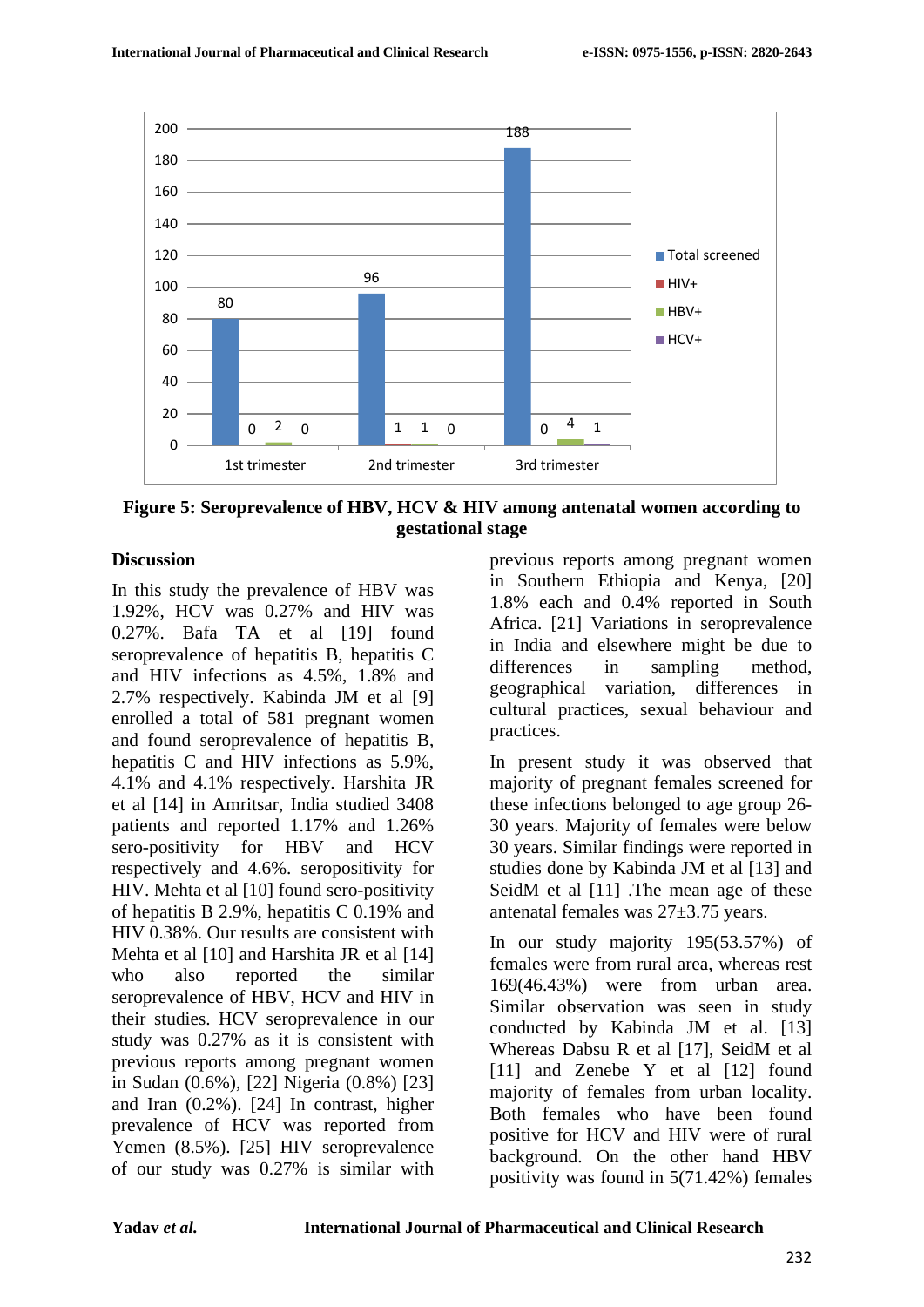of urban background. There was no statistically significant difference in the number of HBV, HCV or HIV positive females between rural and urban locality  $(p>0.05)$ .

Co-infection of HBV, HCV, and HIV was not reported in our study. Similar results were reported from the studies conducted in abroad like Lagos Nigeria [26] and Tunisia [27], whereas Bafa TA et al [19] found HIV co-infection was present in 40% and 100% of hepatitis B virus and hepatitis C virus positive pregnant women, respectively. HIV/HBV co-infection was found among pregnant women in other sub-Saharan African countries: 4.2% in Nigeria [26] 4.9% in Uganda [20] and 5.3% in South Africa. [21] The similarity in the HBV and HIV co-infection rate is due to the shared mode of transmission, while the differences are because of the prevalence rates of HBV and HIV coinfection varies worldwide depending on the geographic regions and risk groups.[28]

In our study majority of females were of lower socioeconomic status, 183(50.27%) followed by 166(45.60%) middle socioeconomic status and 15(04.12%) were of higher socioeconomic status.

In our study majority of females were house wives, 302(82.96%), followed by 40(10.99%) labourer, 18(4.95%) service class and rest 4(1.09%) females were student. Our study coincide with Dabsu R et al [17], Bafa TA et al19 and Zenebe Y et al [12] reported house wives from 83.60%, 79.27% and 56.90% respectively. The change in the number of HBV, HCV or HIV positive among house wives and other working or occupational females was not statistically significant (p>0.05). [29]

In this study out of total 364 screened females, 259(71.15%) were literate and 105(28.84%) were illiterate. Among literate females 114(55.02%) studied up to 10th standard, 77(29.72%) studied up to primary level, and rest 68 (26.25%) have

higher education. In studies conducted by Kabinda JM et al [13] and Dabsu R et al [17] illiteracy was reported from 25.4% and 24% cases respectively. Our results are consistent with their findings. The change in the number of HBV, HCV or HIV positive females between literate and illiterate was not statistically significant  $(p>0.05)$ .

In our study majority of females 188(51.64%) came in 3rd trimester, followed by 96(26.37%) in 2nd trimester and rest 80(21.97%) came during 1st trimester. Similar observation was seen in study by Bafa TA et al [19] who reported cases from 3rd, 2nd and 1st trimester 66.66%, 26.57% and 6.75% respectively. On the other hand, studies conducted by Zenebe Y et al12, Odom J et al [15], Manyahi J et al [16] , and Omatola CA et al [18] the findings were different from ours. The change in the number of HBV, HCV or HIV positive females among these trimesters was not statistically significant  $(p>0.05)$ .

In our study majority of females were multigravida 64.55% and 35.43% females were primigravida. Similar findings were seen in study conducted by Oladeinde et al [9] (73.33% multigravida & 26.66% primigravida) and SeidM et al11(62.60% multigravida & 37.40% primigravida). On the other hand, study conducted by Bafa TA et al [19] the finding was different than ours, (98% multigravida and 2% primigravida). The difference in the number of HBV, HCV or HIV positive females in parity and number of gravida was not statistically significant (p>0.05).

In our study majority of females had uniparity 184(50.54%) and mean parity was  $0.81 \pm .71$ . On the other hand, in study conducted by Bafa TA et al [19] 98.64% of females had multiparity.

In this study 231(63.46%) females had haemoglobin of  $>10$  g/dl and  $133(36.53%)$ had haemoglobin of 7-10 g/dl. The mean haemoglobin of these females was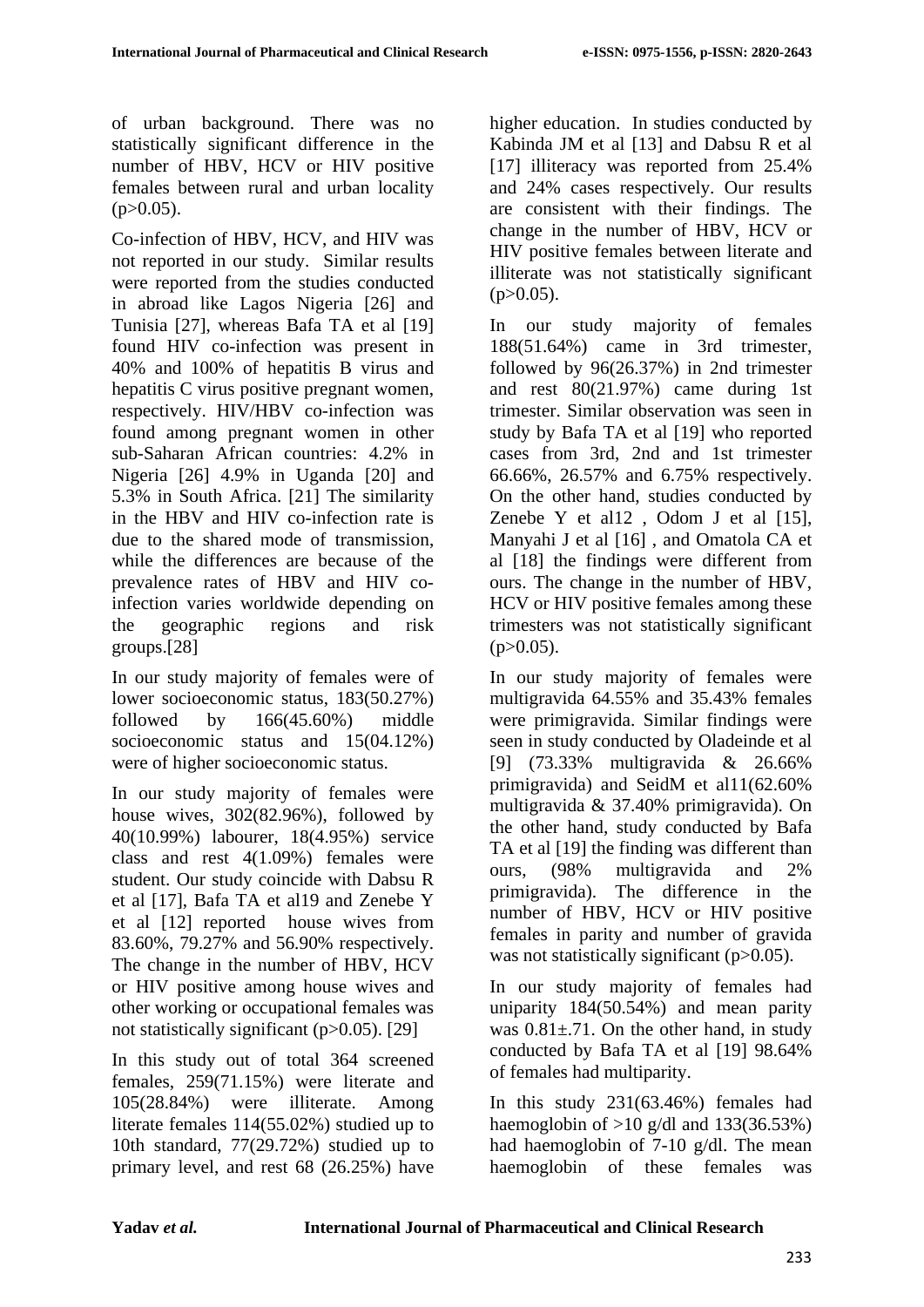$11.05\pm1.52$  gm/dl. A study conducted by Oladeinde et al [9] found anaemia in 41.9% females.

### **Conclusion**

In this study the prevalence of HBV was 1.92%, HCV was 0.27% and HIV was 0.27%. The difference in the number of HBV, HCV and HIV positive females in various religion, socioeconomic status, locality, educational status, trimesters, gravida and occupations was not statistically significant (p>0.05). A strengthening of routine screening must be done and a health education of the population on the mode of transmission should be conducted.

## **References**

- 1. Shaikh F, Qaiser H, Naqvi H, et al. Prevalence and risk factors for hepatitis C virus during pregnancy. Gomal J Med Sci 2009; 7:86–88.
- 2. Lee WM. Hepatitis B virus infection. N Eng J Med 1997; 337:1733-45.
- 3. Gilbert G, O'Reilly M, Garland S. Infectious diseases in pregnancy and the newborn infant (Monographs in Clinical Pediatrics) (1991). Informa Healthcare: New York. Chapter 6.
- 4. Sweet RL (1990) Hepatitis B infection in pregnancy. Obstet Gynecol Report  $2: 128$
- 5. Irshad M, Acharya SK, Joshi YK (1995) Prevalence of hepatitis C virus antibodies in the general population and in the selected groups of patients in Delhi. Indian J Med Res 102: 162- 164.
- 6. Saravanan, S., Velu, V., Kumarasamy, N., Nandakumar, S., Murugavel, K.G., Balakrishnan, P., et al. 2007. Coinfection of hepatitis B and hepatitis C virus in HIV infected patients in South India. World J. Gastroenterol.,  $13: 5015.20$
- 7. Mohammad, M., Talel, G., Sheikhian, A., Ebrahimzade, F., Pournia, Y., Ghasemal, E. et al. 2009. Survey of both hepatitis B virus (HBsAg) and

hepatitis C virus (HCV-Ab) coinfection among HIV positive patients. Virology J., 6: 202.

- 8. Wang AL, Qiao YP, Wang LH, Fang LW, Wang F, Jin X, et al. Integrated prevention of mother-to-child transmission for human immunodeficiency virus, syphilis and hepatitis B virus in China. Bull World Health Organ. 2015; 93:52–6.
- 9. Oladeinde BH, Omoregie R, Oladeinde OB. Prevalence of HIV, HBV, and HCV infections among pregnant women receiving antenatal care in a traditional birth home in Benin City, Nigeria. Saudi J Health Sci 2013;  $2:113-7.$
- 10. Mehta KD, Antala S, Mistry M, Goswami Y. Seropositivity of hepatitis B, hepatitis C, syphilis, and HIV in antenatal women in India. J Infect Dev Ctries 2013; 7(11):832-837.
- 11. Seid M, Gelaw B, Assefa A Seroprevalence of HBV and HCV Infections Among Pregnant Women Attending Antenatal Care Clinic at Dessie Referral Hospital, Ethiopia 2014; 9 (2): 22
- 12. Zenebe Mulu W, Yimer M, Bayeh Abera B BMC Infectious Diseases 2014, 14:118
- 13. Kabinda, J.M., Akilimali, T.S., Miyanga, A.S., Donnen, P. and Michèle, D.-W. (2015) Hepatitis B, Hepatitis C and HIV in Pregnant Women in the Community in the Democratic Republic of Congo. World Journal of AIDS, 5, 124-130
- 14. Harshita JR, Malhotra S, Devi P, Kaur S, Kaur K. Seroprevalence of HIV, HBsAg, HCV & Syphilis in pregnant women: Re-addressing the need for antenatal screening. IJSR International Journal of Scientific Research: 2015 4(9):303-304.
- 15. Odom J et Hepatitis B, HIV, and Syphilis Seroprevalence in Pregnant Women and Blood Donors in Cameroon 2016;10:1155